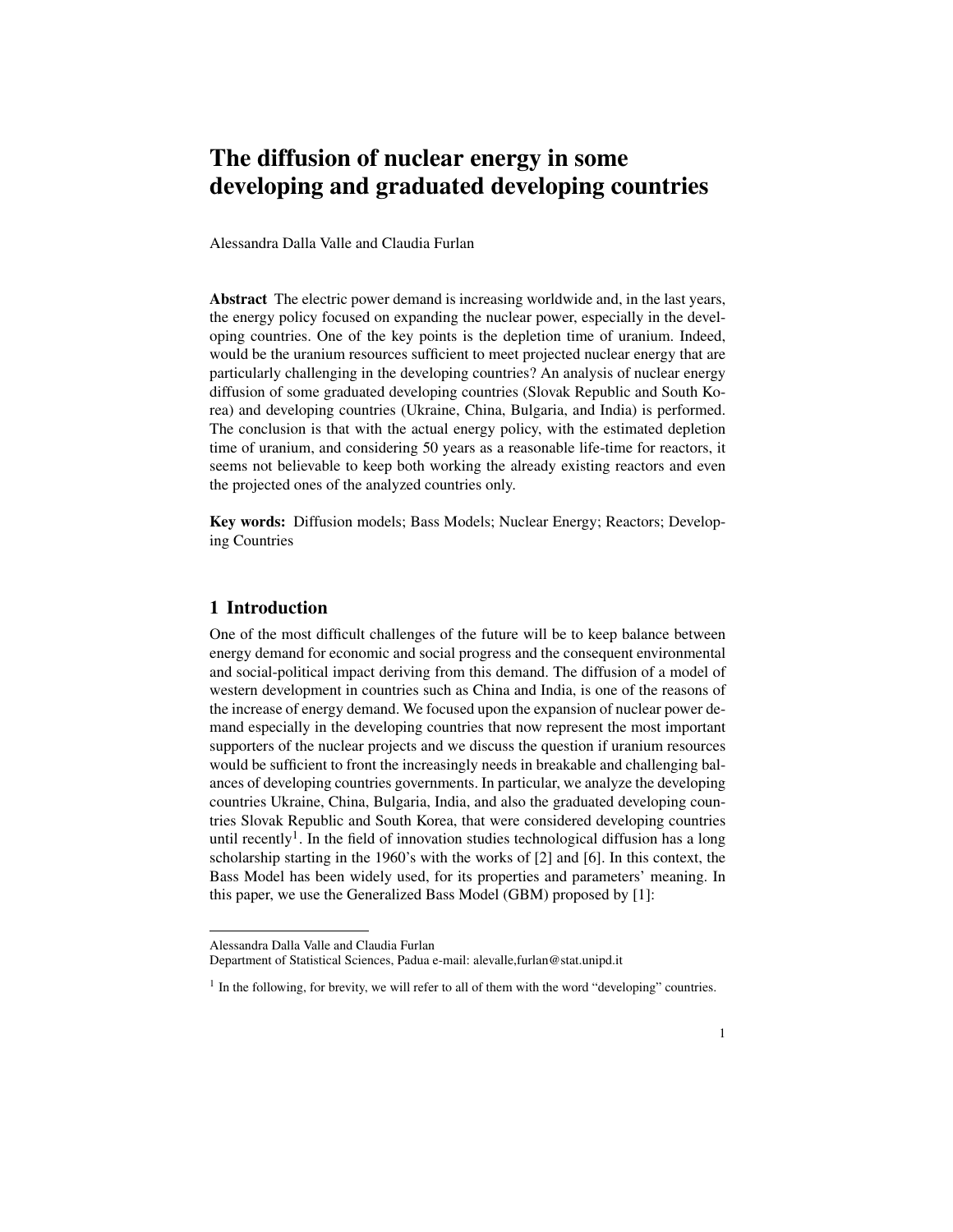2 Alessandra Dalla Valle and Claudia Furlan

$$
z'(t) = m\left(p + q\frac{z(t)}{m}\right)\left(1 - \frac{z(t)}{m}\right)x(t),\tag{1}
$$

where *m* is the potential market (i.e., the maximum deliverable nuclear energy), *p* and *q* are the parameters referred to the quota of innovators and imitators (i.e., the governments of the countries), respectively, and  $x(t)$  is an integrable function that oscillates around 1.

Guseo & Dalla Valle [3] proposed a specification of  $x(t)$  that was useful for depicting and modelling strategic interventions that significantly modify the diffusion of energy products, e.g., oil, gas, wind power [4], through exogenous exponential and rectangular shocks. The mathematical form of the *exponential* shock is  $x(t) = 1 + c_1 e^{b_1(t-a_1)} I_{[t \ge a_1]}$ , where  $I_{[t \ge a_1]}$  is a indicator function assuming value equal to 1 if the shock occurs at time  $a_1$  and value equal to 0 otherwise; so,  $a_1$  coincides with the beginning of the shock,  $b_1$  expresses how rapidly the shock decays toward 0, and *c*<sup>1</sup> indicates the intensity of the beginning of the shock. The *rectangular* shock is another kind of impulse for intervention function  $x(t)$  that identifies a perturbation whose effect stays unchanged over a bounded time interval:  $x(t) = 1 + c_1 I_{[a_1 \le t \le b_1]}$  where  $[a_1, b_1]$  is the close interval in which a shock may occur, while *c*<sup>1</sup> identifies the intensity of the effect of the exogenous intervention and can assume both positive and negative values.

The mathematical representation of, respectively, two exponential shocks and one rectangular shock is the following:

$$
x(t) = 1 + c_1 e^{b_1(t-a_1)} I_{[t \ge a_1]} + c_2 e^{b_2(t-a_2)} I_{[t \ge a_2]} + c_3 I_{[a_3 \le t \le b_3]}.
$$
 (2)

## 2 Results

#### Developing countries.

In this section, we focus only on South Korea, China, and India (see Fig. 1 for the fitted models for all the developing countries). At the moment, the South Korea has 6 nuclear power plants with a total of 21 operational reactors and 5 under construction; India has 8 nuclear plants with 20 operational reactors and 5 reactors under construction; China has 4 nuclear plants with 13 operational reactors and 1 reactor under construction, and has planned other 26 new reactors under construction, for a total of other 9 new plants.

The GMB for South Korea includes one rectangular and one exponential shock (Equation (2) without the second exponential shock). The rectangular shock is detected of a great intensity  $(c_3 = 1.9417)$  between 1985 and 1992 and it is explained by the commercial operation of 6 reactors. The exponential shock was found to be positive  $(c_1 = 0.7981)$ , arising around 1992, and its effect is not yet absorbed in time  $(b_1)$  is positive). This positive effect is due to the commercial operation of 12 reactors. The model suggests that South Korea is in the middle of the life-cycle and has already reached its peak in 2009.

The GMB for China includes one rectangular and one exponential shock (Equation (2) without the second exponential shock). The rectangular shock is negative detected of a small intensity ( $c_3 = -0.3420$ ) between 1998 and 2002/2003. It can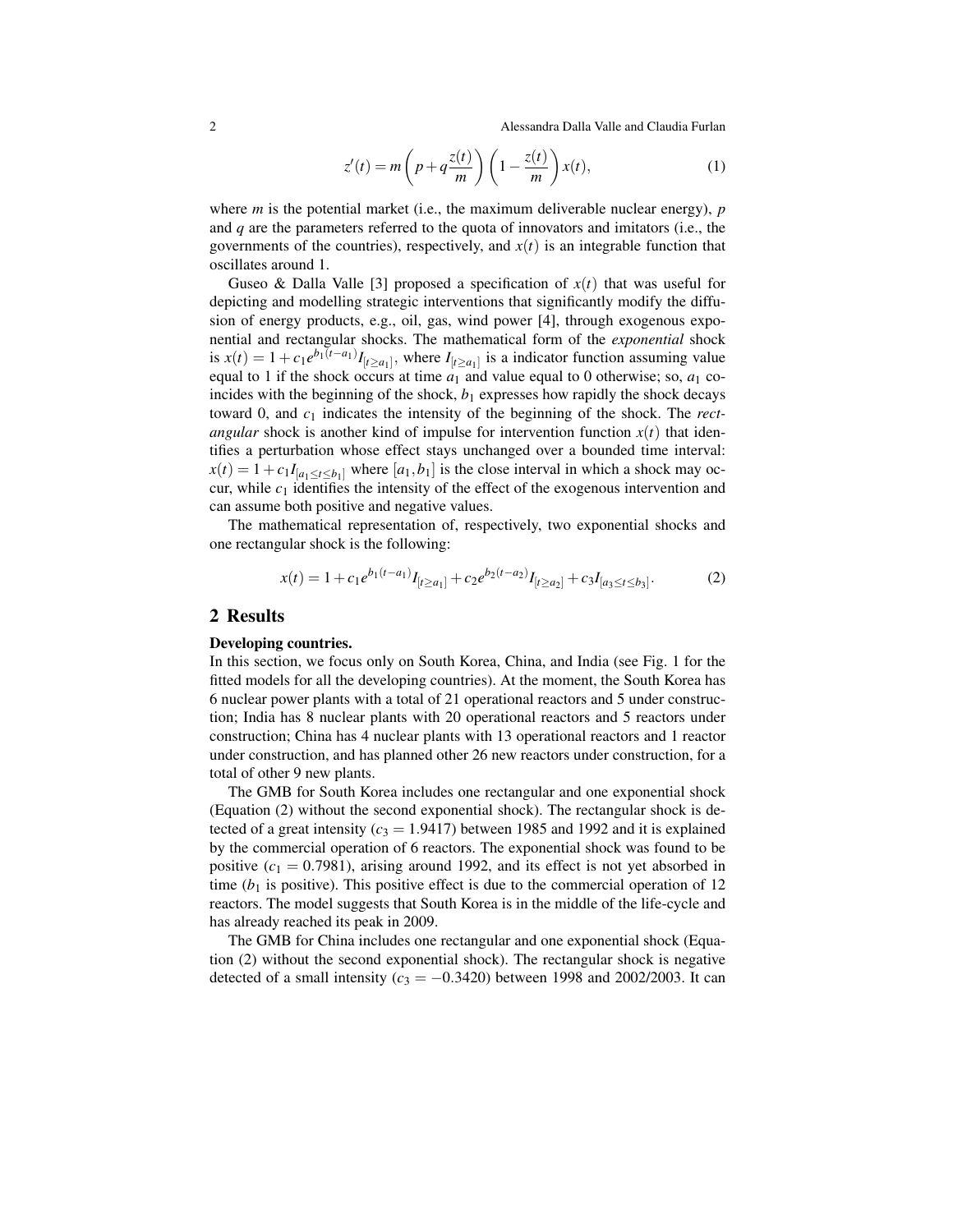

Fig. 1 Observed and predicted cumulative nuclear energy (TWh).

be explained as a temporary stop of commercial operation of reactors between the first phase of nuclear expansion with the grid connection of 3 reactors in 1991- 1994, and the second phase happened after 2002, with the connection of 10 reactors in 2002-2010 (4 only in 2002). Indeed, this second phase has been catched by the exponential shock located around 2004/2005, and its effect has been completely absorbed in time  $(b_1)$  is negative). China has had a considerable nuclear expansion rate after the second shock round 2004, and GBM estimates suggests that it is now in the middle of the life-cycle.

The proposed GMB for India includes 2 exponential shocks (Equation (2) without the rectangular shock). The first has a negative impact around 1990, while the second a positive one around 2000/2001. Both has been completely absorbed in time. The first shock can be explained by a short time period in which no reactors were connected to the grid: from 1969 to 1989, 7 reactors were connected and afterwards 3 reactors were connected from 1992 to 1995. The second shock is explained by the commercial operation of 4 reactors from 1999 to 2000. The model definitely underestimates the nuclear energy that will be produced in the future, since it does not catch the particular pattern of the last three years. The reason lies again on the scarcity of uranium Russian supply in India in 2004-2006, that was overcome in 2008 with the sign of a new agreement.